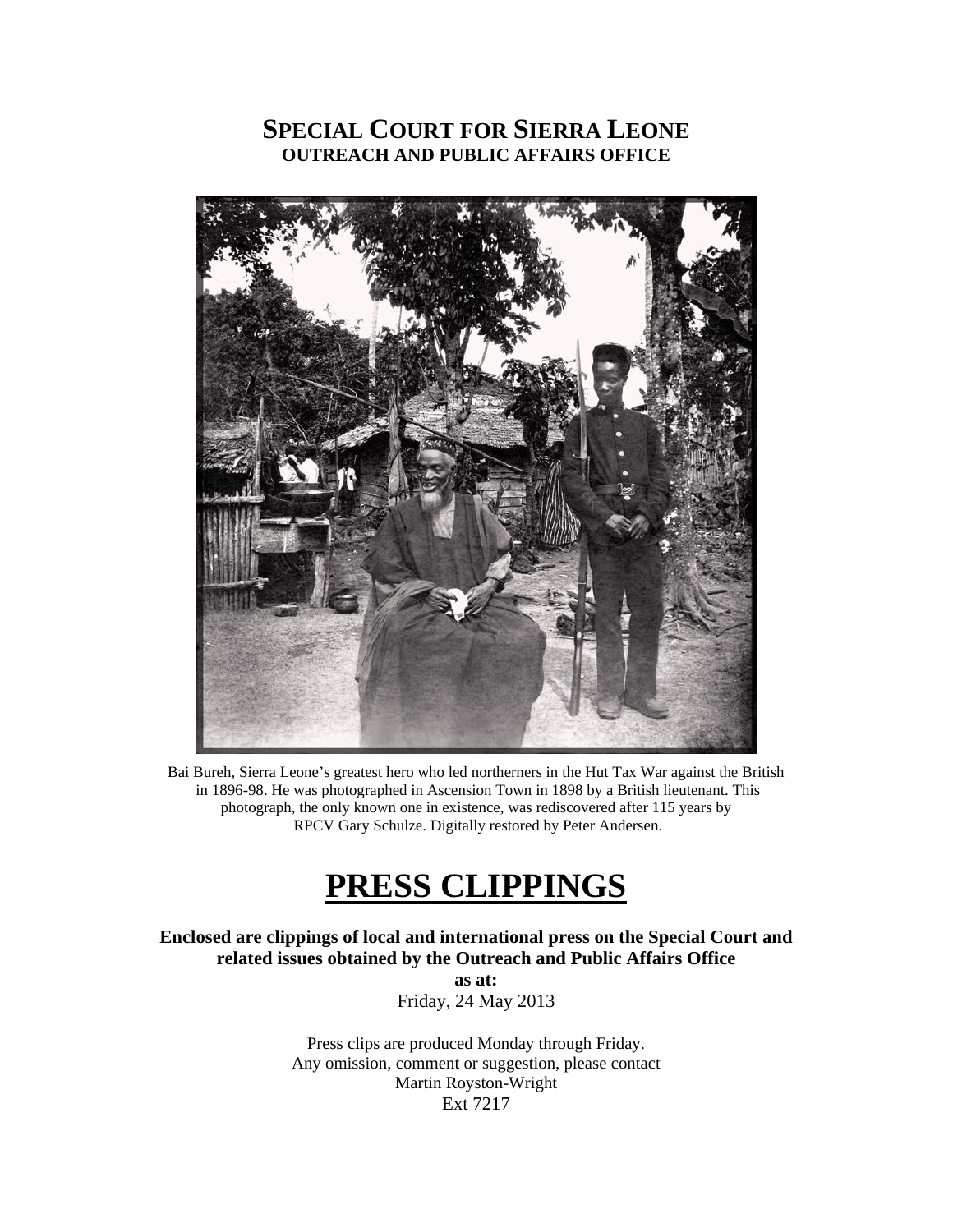| <b>Local News</b>                                                               |              |
|---------------------------------------------------------------------------------|--------------|
| More on Ibrahim Bah / Independent Observer                                      | Page 3       |
| <b>International News</b>                                                       |              |
| Rwanda: Ban Ki-Moon Visits Kigali Memorial Center / Rwanda Focus                | Page 4       |
| Africa Backs Kenya's Request to Drop ICC Kenyatta Case / Reuters                | Page 5       |
| South Sudan's President Says 'Never' to ICC / Voice of America                  | Page 6       |
| Two Decades of the Balkans Tribunal / Transitions Online                        | Pages $7-10$ |
| Serbian Prosecution Wants to Question Former General Djordjevic / InSerbia Info | Page 11      |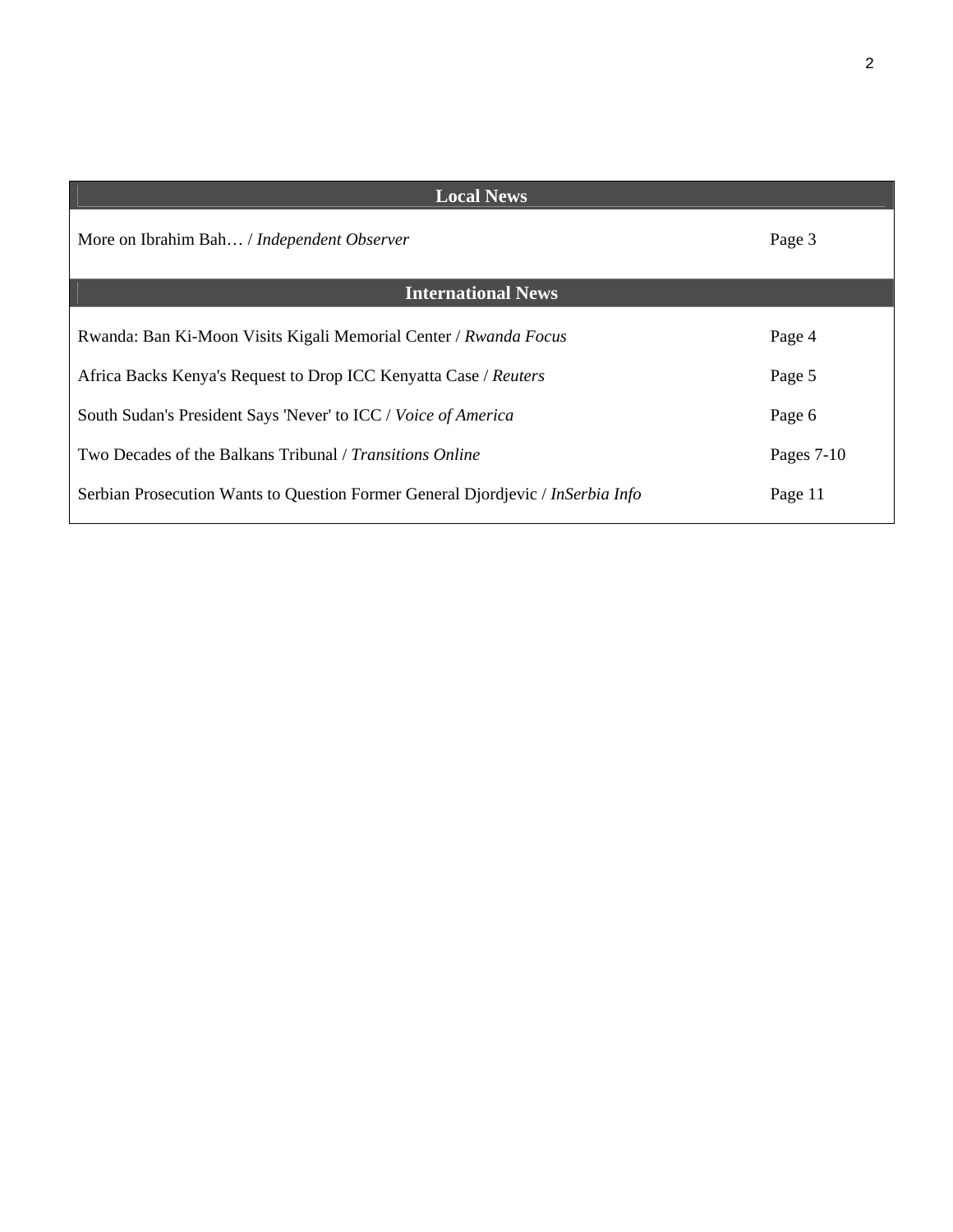# More on Ibrahim Bah or Balde... said to be on UN travel ban but resident in Freetown

**SIERRA LEONE** 

# Not an honorary consul

The Italian businessman who claims to have been cheated by Ibrahima Bah over gold deals, Vittorio Narciso Ruello, made other interesting connections through Bah in the region. In 2010, Ruello claimed to police, he had asked Bah to get the Sierra Leonean authorities, to whom Bah claimed to be very close, to make him the country's honorary consul in Mexico. Bah told him this would be impossible but he was well acquainted with the authorities in Guinea Bissau and for US\$50,000 he could make him consul.

Bah said in his own statement to police that the two men had visited Bissau in late 2010, meeting top politicians and military men, including the late President Malam Bacai Sanhá and other important people, including the former navy chief, Rear Admiral José Américo Bubo Na Tchuto (who was arrested for drugs and arms trafficking on 5 April 2013 in a United States Drug Enforcement Administration operation. AC Vol 54 No 8. Admiral of the white).

Despite the high-level contacts and the money he had paid, Ruello told police in Freetown that he had received nothing in the end. Bah told him that the honorary consul's appointment was not automatic. After the April 2012 coup in Bissau, Bah told Ruello he would have to wait longer. This proved the last straw for Ruello, who went to the Sierra Leonean police to complain about being cheated.

# **Testimony on Bah**

Transcripts from the Special Court on Sierra Leone's trial of Charles McArthur Ghankay Taylor contain copious evidence about the central role of Ibrahima Bah in diamond trading and arms supply, under the heading 'The Role of Intermediaries'

'The witness stated that Ibrahima Bah was a liaison with Charles Taylor, and the witness was present in 1999 when Ibrahima Bah, who said he was sent by Mr Taylor, gave \$USD 20,000 to Mr [Foday] Sankoh in Lomé... Prosecution Witness TF 1-567, an RUF [Revolutionary United Front] member, testified that Foday Sankoh said that Ibrahima Bah, from Burkina Faso, was his friend, that Ibrahima Bah was with the NPFL [National Patriotic Front of Liberia], and that he was helping the establishment of the RUF movement as an agent for the RUF. According to the witness, any time 'Jungle' went to see Charles Taylor, Ibrahima Bah would join him, and Sankoh told "us" that he often sent Ibrahima Bah on missions to see Taylor.'

Another witness testified to what the sanguinary RUF leader Issa Hassan Sesay had told him (AC Vol 47 No 8, Taylor's trajectories, Courting disaster & The accused). 'The witness said that Issa Sesay told him that he gave diamonds to Ibrahima Bah, who said that he had business partners, and Ibrahima Bah provided satellite phones, computers, food, and US\$50,000 for the RUF movement between 1999 and 2001... he testified that he and others went to Hotel Boulevard with diamonds to meet General Ibrahima [Bah] to make arrangements,

and Benjamin Yeaten would take Issa Sesay and General Ibrahima to bring the diamonds to Charles Taylor... [AC Vol 43 No 9, UN gumshoes in Taylorland] Ibrahima Bah said that he was sent by Mr Taylor with a message "asking" that the AFRC and RUF work together. He said that Ibrahima Bah was a liaison officer who had been with the RUF. After this meeting. the witness took Ibrahima Bah to Johnny Paul Koroma's house and Ibrahima Bah said again that Mr Taylor sent him with the message that they should work together'.

The records continue: 'The Accused [Charles Taylor] heard that after 1994 and after he became president Bah came to Liberia a few times as a businessman. He testified that Ibrahima Bah "is now fully with Foday Sankoh, based on even evidence before this court' and that he had no reason to doubt that Ibrahima Bah helped Foday Sankoh coordinate RUF affairs outside of Sierra Leone between 1996 and 1999'

[Bah facilitated several arms shipment to the AFRC in 1998; the arms were used to attack Freetown in January 1999, according to the documents. Over 6000 people were brutally murdered during those attacks ed.]

Copyright © Africa Confidential 2013

The witness said that Issa Sesay told him that he gave diamonds to Ibrahima Bah, who said that he had business partners, and Ibrahima Bah provided satellite phones, computers, food, and US\$50,000 for the RUF movement between 1999 and 2001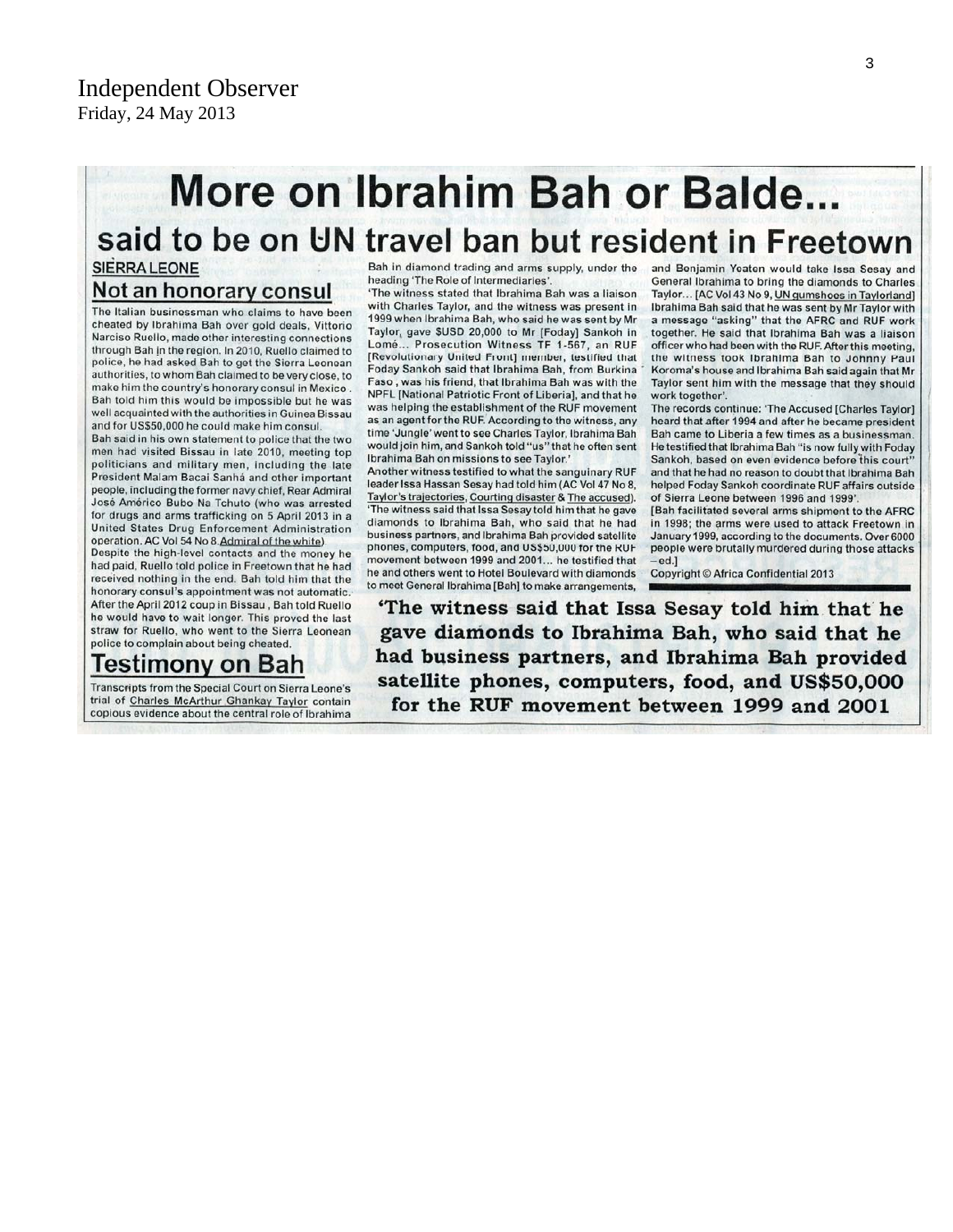# **Rwanda: Ban Ki-Moon Visits Kigali Memorial Center**

By Stevenson Mugisha,

The UN secretary general Ban Ki-moon, who is on a visit in the region, yesterday visited Kigali Genocide Memorial Center where he laid a wreath on one of the tombs.

During his visit together with the president of the World Bank Jim Kim, Ban was briefed about what happened during the 1994 Genocide against the Tutsis. In his remarks shortly after touring the center, he said that due to its failure to stop the 1994 Genocide, the UN has learnt a great lesson of always striving for the promotion of peace, security and humanity across the globe.

"This is my third time visiting this memorial center and it's important to always remember the thousands of innocent Rwandans who were killed during the Genocide and to thank those who stood up to stop it as well," Ban said. adding that Kigali Genocide Memorial Center is very important to the world as it serves as a historical site which will enable to avoid similar inhuman incidents to happen anywhere in the world in the future.

He said that the UN has played a key role in helping Rwanda recover from the Genocide through the establishment of the International Criminal Tribunal for Rwanda (ICTR) which was set up to bring justice to perpetrators of the massacres.

Ban recommended President Kagame and the government of Rwanda as whole for the tremendous work they have done towards promoting peace, unity and reconciliation among Rwandans in a period of less than two decades. He noted that the UN will continue to support the government in different developmental programs aimed at rebuilding the country,

After visiting the Memorial center, the secretary general also visited the Rwanda national police headquarters where he a laid the foundation stone for the African Center of Excellence for security organs coordination of action to end violence against women and girls during conflict situations.

Ban Ki-moon and Jim Kim, also toured the nearby Isange one-stop center where they met some victims of gender-based violence.

"Women and girls are the foundation of societies and it's in this regard that I call on all security organs and the population in general to play a key role in eradicating gender-based violence against women and girls because this will enable the entire world to achieve sustainable development in the future."

The UN secretary general hailed the government for its endeavors towards gender equality in the country which made Rwanda the country with the largest number of women members of parliament.

He added that Rwanda is also the second largest contributor of women peace keepers to the UN globally.

In the evening, Ban had a meeting with President Kagame.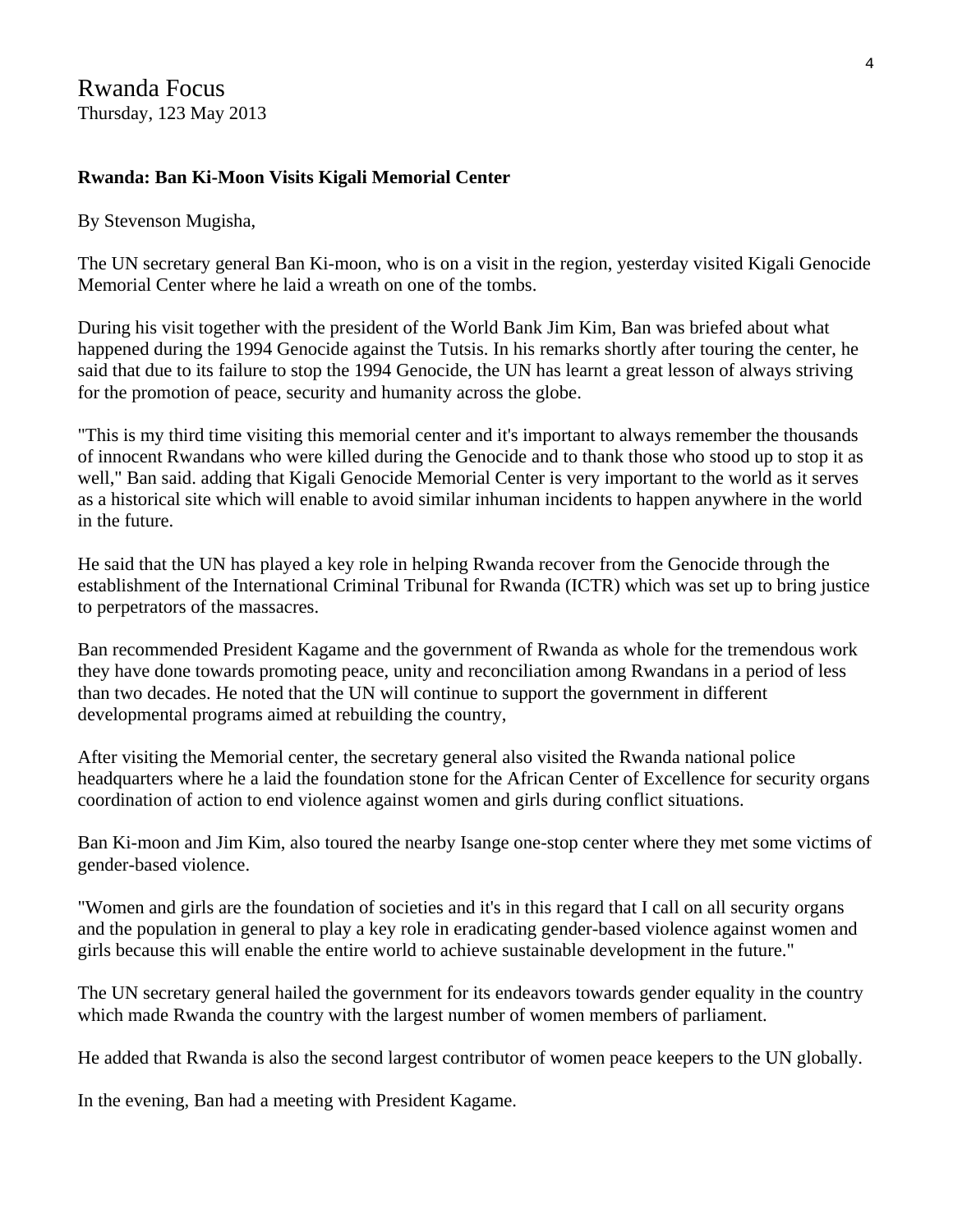# Reuters Friday, 24 May 2013

# **Africa Backs Kenya's Request to Drop ICC Kenyatta Case**

ADDIS ABABA — African nations have backed a request by Kenya for charges of crimes against humanity by its president to be referred back to the east African country, African Union documents show.

President Uhuru Kenyatta and his deputy, William Ruto, are both facing trial in the International Criminal Court (ICC), accused of masterminding ethnic bloodshed in post-election violence five years ago that killed more than 1,200 people. Both deny the charges.



*Kenya's President Uhuru Kenyatta prepares to inspect a guard of honor before the opening of the 11th Parliament at the National Assembly Chamber in Nairobi, April 16, 2013.* 

One minister, who asked to remain anonymous, told Reuters that the African Union specifically avoided calling on the war crimes tribunal to drop its prosecution, but he acknowledged that the request for a local process amounted to the same thing.

The document seen by Reuters on Friday said: "[The Assembly] supports and endorses the eastern Africa region's request for a referral of the ICC investigations and prosecutions.''

The proposal, drafted after foreign ministers had debated the issue late on Thursday, now has to be voted on by heads of state, which diplomats say is typically a rubber-stamping exercise.

Kenya told the assembly that the ICC trials risked destabilizing east Africa's biggest economy when it was undertaking reforms to avoid a repeat of the violence after the election in December 2007.

The African Union said that a referral of the cases would "allow for a national mechanism to investigate and prosecute the cases under a reformed judiciary ... to prevent the resumption of conflict and violence in Kenya.''

The ICC's chief prosecutor, Fatou Bensouda, has previously said that she will not drop the cases. Many Africans feel that the continent is targeted by the ICC, making the court deeply unpopular across Africa.

Kenyatta's trial is due to begin in July.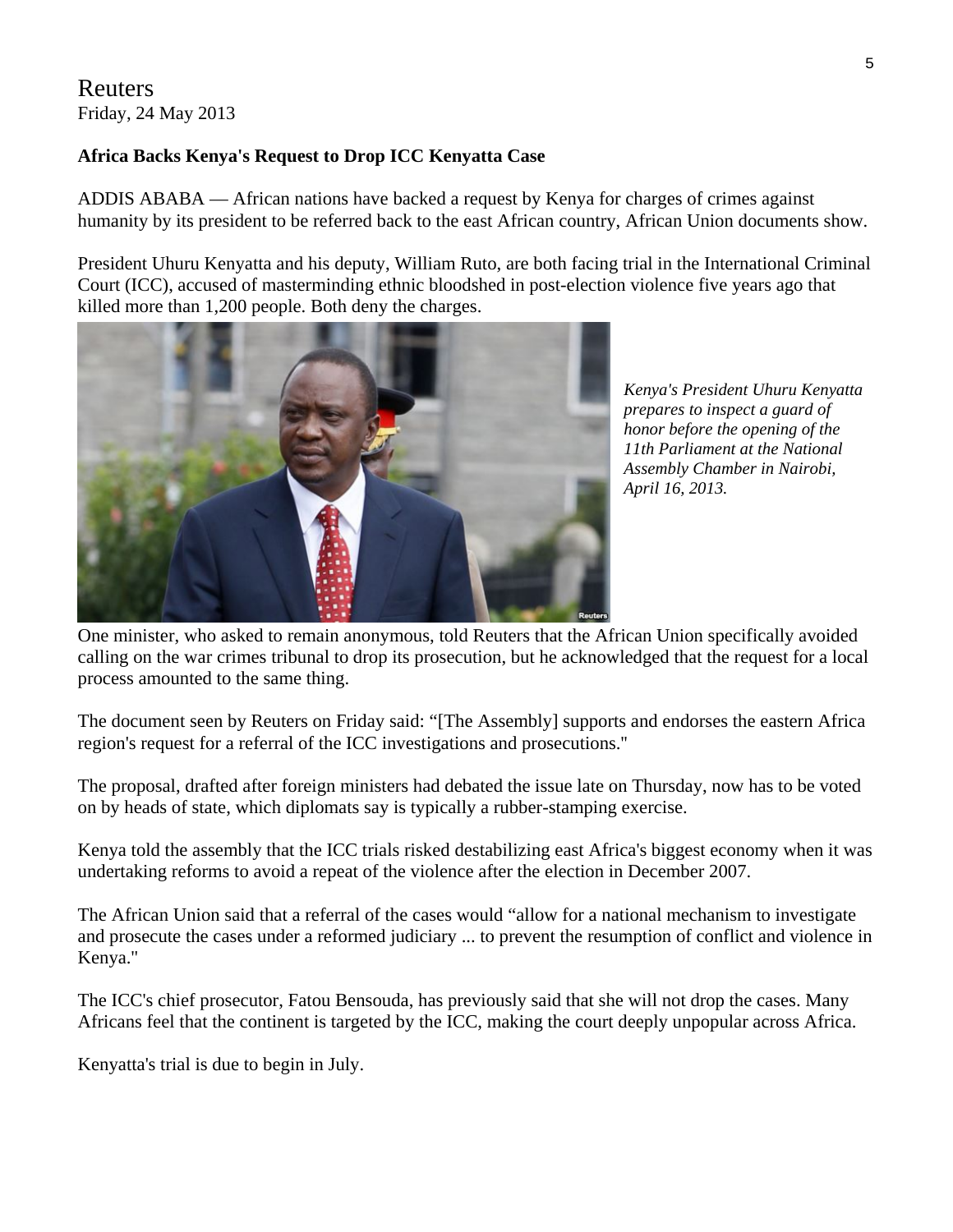# Voice of America Thursday, 23 May 2013

#### **South Sudan's President Says 'Never' to ICC**

#### Hannah McNeish

JUBA, SOUTH SUDAN — South Sudan President Salva Kiir said Thursday that he would "never accept" the International Criminal Court. He spoke during a visit from new Kenyan president and ICC indictee Uhuru Kenyatta, who pledged the creation of roads, rail and pipelines to deepen economic ties between Kenya and the new nation.

It was Uhuru Kenyatta's first visit to South Sudan since becoming Kenya's president, and he was greeted with open arms by Salva Kiir, who told him "this is your home" and pledged the new nation's solidarity with the contentious leader and his people.

Kenyatta took office after winning a March election while under indictment from the ICC, which accuses him of inciting some of the ethnic violence that followed the disputed 2007 vote.

But while western nations were slow to congratulate him, other African leaders were quick to support him, regardless of looming charges at the Hague tribunal.

On Thursday, Kiir dismissed the court and South Sudan's willingness to sign up to it via the Rome Statute, echoing statements by some other African leaders that the court seems to target them.

"We have talked about these problems of the ICC, that the ICC, whatever has been written in Rome, has never been used against any one of their presidents or heads of states. It seems that this thing has been meant for African leaders, that they have to be humiliated," said Kiir.

He also said the international community has used aid as a carrot to try and get the new nation to sign up to the court.

"In brief, it has been something that we have been straightforward in it, and we never accept it. And they have been coming to us as a condition that we have to sign the Rome Statute so that we get assistance, but we have refused," said Kiir.

Sudan President Omar al-Bashir also has been indicted by the ICC on charges of war crimes and genocide in Sudan's Darfur region, where his government has battled rebels since 2003.

Kiir said that he and other African leaders would discuss the ICC's role further at the African Union summit this weekend in Ethiopia, as the organization celebrates its 50th birthday.

"So we talked about this, and we are going to talk about this in Addis Ababa, and it is something that you know, we will sit together with our brothers and sisters in Kenya," he said.

In his remarks, Kenyatta called for the continent to stand together and re-assert its authority over its own matters.

"We have also underscored the importance for us as Africans being able to work together to create a solution for our own problems and issues that we face," said Kenyatta.

As the continuing pledges of solidarity rolled in, he also promised a deepening of economic ties with South Sudan via road and railway links and an oil pipeline. The pipeline would ease South Sudan's reliance on Sudan to the north to export its vast crude oil wealth.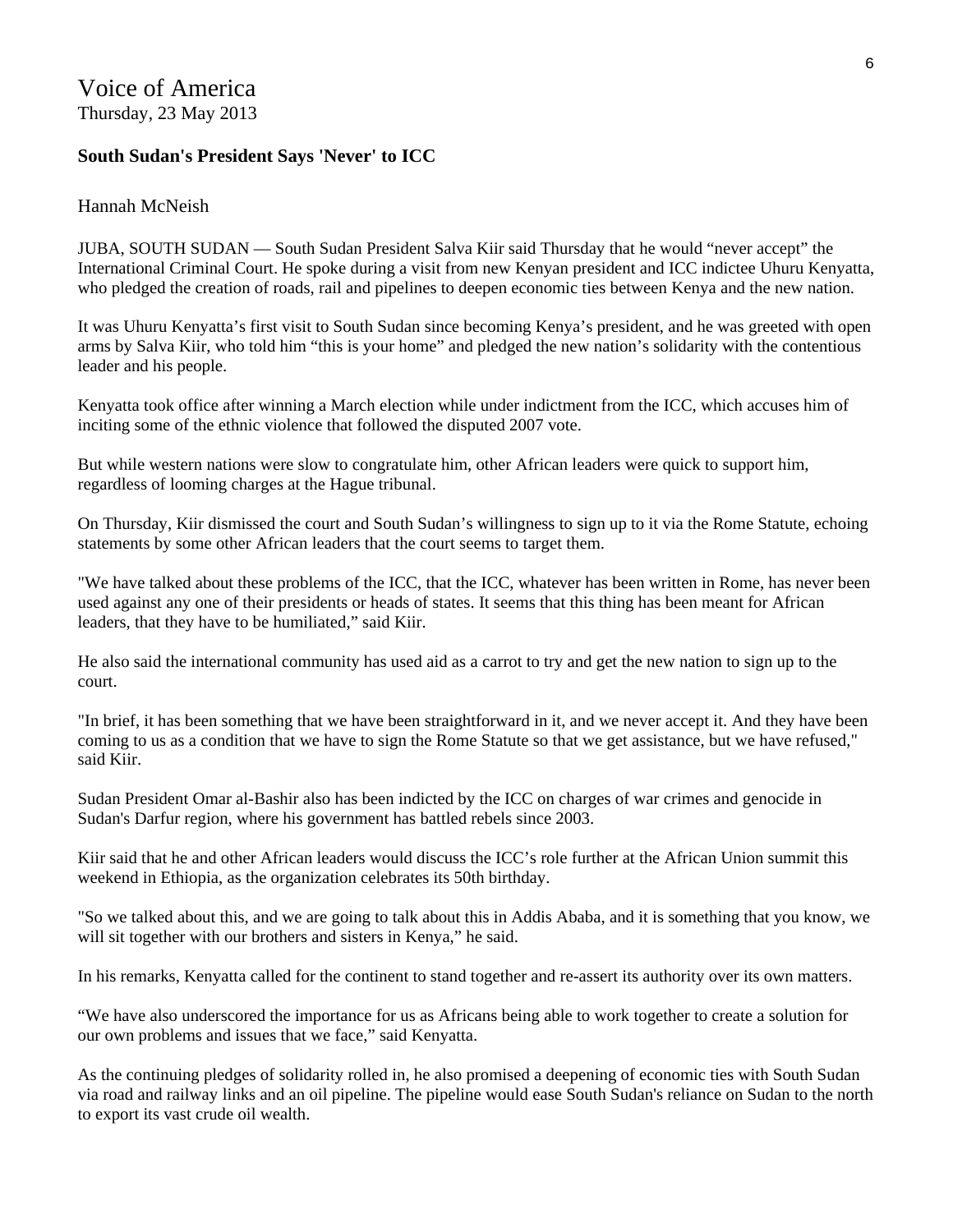# Transitions Online Friday, 24 May 2013

#### **Two Decades of the Balkans Tribunal**

In its 20 years, has the court furthered reconciliation? Was it even supposed to?

#### By Tihomir Loza

When in May 1993 the UN Security Council passed a resolution to establish a tribunal to prosecute those responsible for serious breaches of international humanitarian law in the former Yugoslavia, Balkans watchers commonly saw it as a fig leaf for the unwillingness or inability of the West's three permanent members to stop the carnage in Bosnia.

The Security Council, in fact, followed the advice of a commission it had set up six months earlier, it was thought, out of desperation to be seen to be doing something. That skepticism wasn't surprising, considering that the resolution creating the International Criminal Tribunal for the Former Yugoslavia (ICTY) was born at the same time and, presumably, out of the same mood music that gave birth to the concept of "safe areas" in Bosnia. Like the ICTY, "safe areas" were hatched under a part of the UN charter that allows the Security Council to use any means to maintain or restore peace. They were then recklessly applied to places such as Srebrenica, giving people there an expectation of international protection, while the Security Council resolutions establishing the safe areas were really written to avoid legal commitment to providing such protection, with UN troops deployed in these places mandated to use force only in self-defense.





The view of the tribunal as another irrelevance was soon reinforced, when its existence failed to deter combatants from committing further crimes. Yet, while the tribunal spent its first years pretty much on the margins, it was also easy to see from the outset that that could change. This was, after all, an ad hoc court established by the world's highest source of legitimacy, not an ad hoc committee of the general assembly that no one would remember in a few months. As such, the tribunal could,

under the right circumstances, assume something of a life of its own, irrespective of what its creators may have had in mind.

 That such circumstances may one day be in place was first apparent in the autumn of 1995, when the indictments a few months earlier of Bosnian Serb leaders Radovan Karadzic and Ratko Mladic allowed U.S. mediators to exclude the men from key negotiations to end the war in Bosnia, a development that happily coincided with the desire of then-Serbian strongman Slobodan Milosevic to sideline the two.

Yet, to truly matter, the ICTY needed suspects in the dock. It could have them only if key governments happened to be willing at the same time to take active measures to see this happen. Such a constellation of political wills first appeared in 1997 with the advent of the second Clinton administration, complete with the interventionist Madeleine Albright in the State Department, and the change of government in London. The Americans were suddenly prepared to do whatever it took to secure the arrest and transfer of suspects to The Hague as long as it didn't require their own troops to get out of armored vehicles, while after only two months in office, the Blair government first showed in Bosnia what would later be seen as its trademark trigger-happiness. Its first arrest operation, though, went wrong,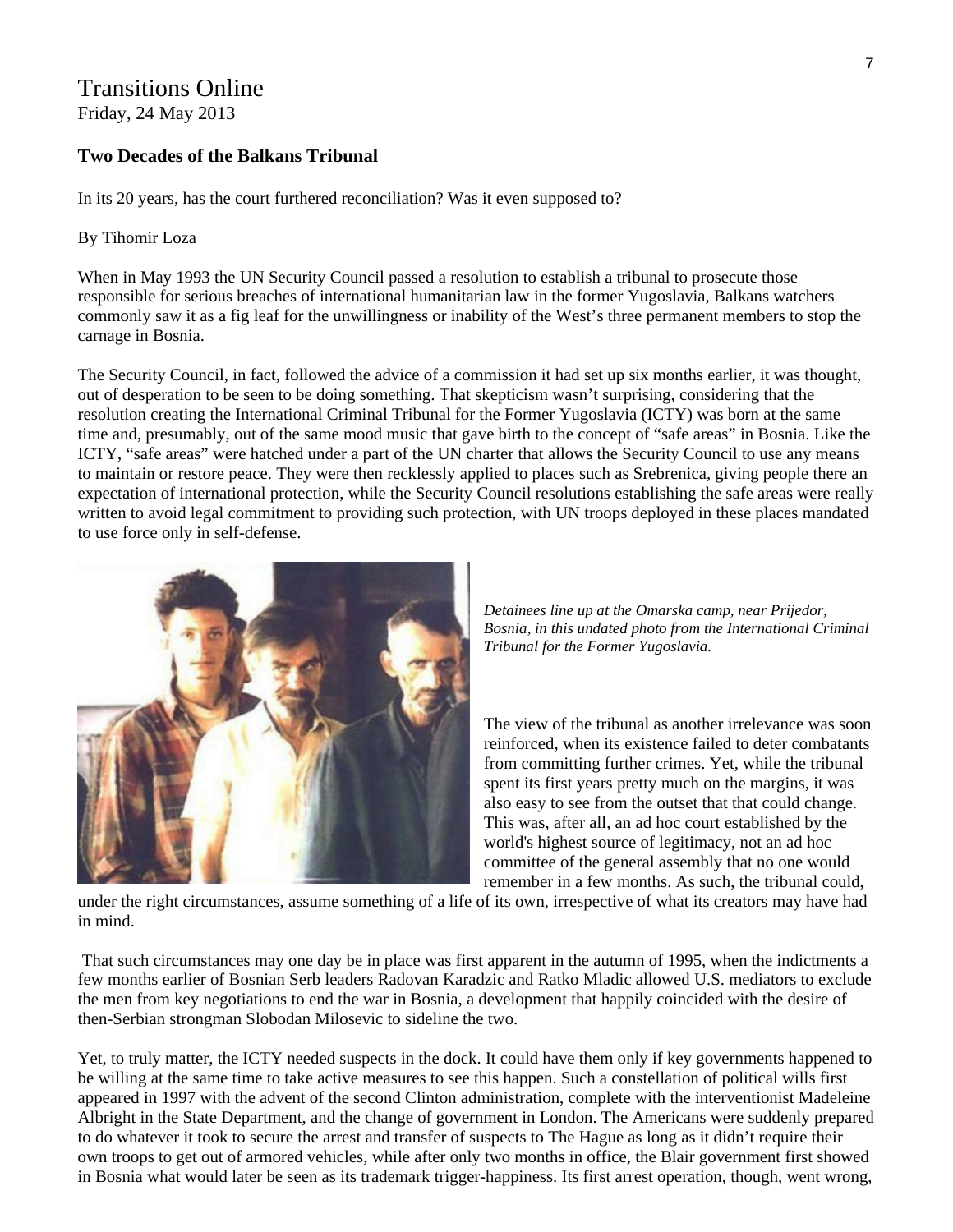with one of the two suspects killed. But subsequent arrests, now also involving troops from other countries, followed, as did a number of surrenders.

The tribunal was now undeniably open for business. Still, as only a few suspects in its custody could be described as significant players, that business impressed few. By this time, quite a few top leaders, though by no means all, had been indicted, yet there were few signs either that the NATO troops in Bosnia were seriously looking to arrest them or that the key Western governments were ready to put pressure on the regimes of Milosevic or Croatia's Franjo Tudjman to hand over top suspects in their countries.



Then halfway through the 1999 NATO bombing campaign against Serbia, the tribunal's prosecutors indicted Milosevic. The timing of the move, coupled with its initial focus on Kosovo – and not on Bosnia and Croatia, where crimes committed by forces under Milosevic's influence or direct control were far more serious and numerous – was bound to raise eyebrows. In terms of the tribunal's weight in Balkan affairs, t his was a game-changer: The court was obviously escalating its approach with support from major governments. When later that year it emerged that prosecutors were also preparing an indictment against Tudjman, who conveniently died shortly afterward, it was impossible to see how this policy of going after the very top brass could ever be reversed. Indeed, by the early 2000s, and coinciding with the installation o f democratic governments in Zagreb and Belgrade, the tribunal became the most potent and most frequ ently used instrument in both the EU and U.S. policy toward the region. New indictments against top officials were issued. Leader upon leader faced the choice of delivering a suspect or suspects to The Hague or being denied access to aid or investment, or progress in Euro-Atlantic integration. All complied

eventually, with more or less drama or prevarication. What's more, ever since the then-Serbian Prime Minister Zoran Djindjic handed over Milosevic in June 2001, there was a sense of inevitability about it all.

Judged on this front alone, the court has been nothing less than a spectacular success. It actually tried scores of presidents, prime ministers, generals, and top security officials. Nor can the ICTY's contribution to the development of international humanitarian law be denied, for example, in laying the ground for ending impunity for perpetrators of sexual violence in war or the definition of the crime of genocide. The tribunal's existence and experiences informed the establishment of similar courts for Rwanda and Sierra Leone.

But what of the court's overall credibility and the impact of its trials? ICTY procedures, time-management, witness protection provisions, prosecution policies and priorities, as well as the profiles of some of its senior personnel have all been criticized, often persuasively. Yet, until recent acquittals of a number of very high-profile suspects, the ICTY's credibility had rarely been questioned in fundamental ways and rarely by independent observers. While it was assumed and occasionally evidenced that the governments providing most of the ICTY's funding also exercised direct influence on the ICTY, the overall fairness of what went on in the courtroom was never seriously in doubt.

In contrast, the tribunal has often stood accused – today perhaps more than ever – of failing to generate, or even of halting, a process of meaningful "dealing" with the past in the region, a process that would then lead to what is commonly referred to as reconciliation. While this has never explicitly been part of the ICTY mandate, it has widely been seen as the tribunal's primary purpose. In fact, a scenario that would see the region first take on board facts established by the ICTY and then move to reconciliation to get ready for a brighter Euro-Atlantic future was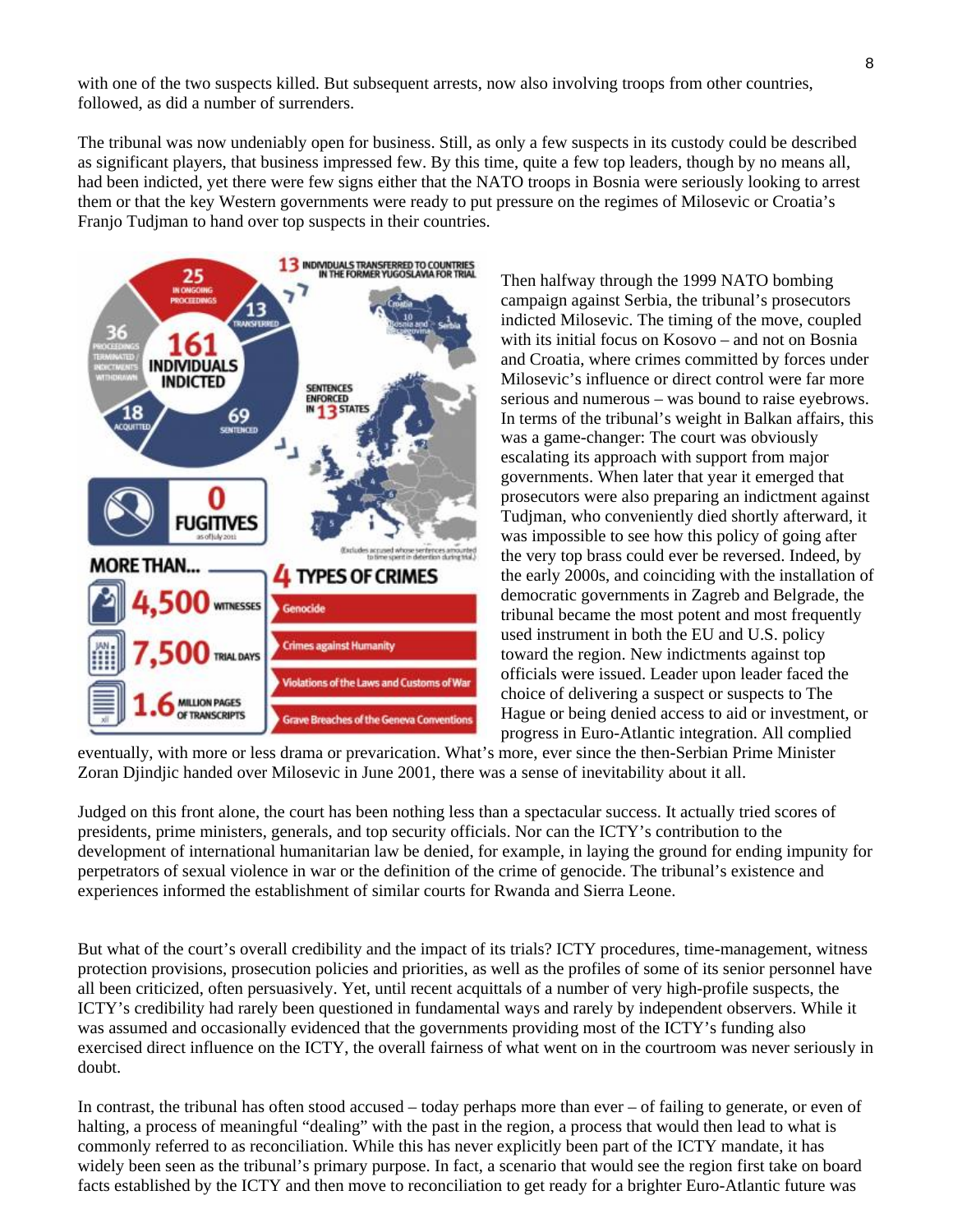the currency of choice in dealing with the Western Balkans throughout the 2000s, invoked by ICTY officials and major Western governments as well as academics and human rights activists.

In many ways the tribunal's failure, if it was its failure, to kick-start such a scenario is self-evident. The region has so obviously dealt with the past only sporadically and mainly at the level of civil society, with dominant takes on wartime events hardly changed. If anything, the views of rights and wrongs of the 1990s may have been cemented, even if sentiments have abated. If by reconciliation one means a situation in which former foes – whether societies or individuals – have achieved a friendly and open relationship, the countries that came out of the former Yugoslavia, their ethnic groups, and individual citizens give plenty of evidence of unwavering distance, mutual prejudice, and open hatred. And, yes, that is generally more in evidence on days when things like interethnic football matches or ICTY verdicts feature prominently in the news.

Yet, one can find as much evidence to the contrary. With the Kosovo-Serbia relationship a partial exception until very recently, the region's governments do cooperate on a number of fronts. Sometimes they even have cordial relationships. When and where they don't cooperate enough, the reason is more likely to do with things other than their different takes on the recent past. Levels of interaction among businesses, cultural and social institutions, as well as private citizens often match those before the 1990s wars.

Attitudes to war crimes have even changed. Outright denial has for years been an exception rather than the norm. Facts and verdicts related to individual crimes are rarely denied. Instead, nationalists nowadays prefer to put a spin on them. The Serb ones, for example, now regularly refer to the Srebrenica massacre as a terrible crime but often deny it constituted genocide, a piece of progress for which at least some credit must go to the ICTY.

While this hardly amounts to meaningful dealing with the past, the fact that there has been both civil society and government activity on this front, let alone cooperation with an international court, is something of an unappreciated societal miracle. Consider that none of the political and military structures that took part in the 1990s conflicts was completely defeated. None of the ethnic groups they presided over broke with the wartime past like Eastern Europe rejected communism. The Western Balkan societies of today are, in fact, constituted on aspirations for which their dominant ethnic groups went to war with one another, with individuals who defined these aspirations still playing prominent roles in public life. These aspirations survived the wars more or less intact, whether they were fully or partly achieved and subsequently written into constitutions, or whether they failed, such as in the case of Serbia's desire to keep Kosovo, with the former province's status as part of Serbian territory surviving as popular constitutional fiction. The crimes that the ICTY is interested in were committed in the name of these aspirations, none of which was in itself illegal or even illegitimate, and in truth are inseparable from them.

So to pretend that mass crimes committed in the name of aspirations still supported by masses never happened is hardly a viable option. These crimes are the proverbial elephant in the room exactly because they were mass crimes, not isolated incidents. You can pretend to ignore them as long as you please, but at some level you know that they are essentially undeniable. Which is why few people now deny them and fewer still acknowledge them in a meaningful way. This is also one reason why all Western Balkan governments were able to sooner or later start cooperating with the ICTY, albeit grudgingly. The other reason being, of course, the EU's policy of linking cooperation with the tribunal to closer ties with the union.

In other words, the Balkan dealing with the grim past unfolds largely in shades of gray, which inevitably complicates the relationship between the ICTY and the societies the court's justice is primarily intended for. Unlike the Rwanda or Nuremberg tribunals, the ICTY has prosecuted crimes from a past that morphed into the present in which the court is addressing the Balkan societies. Correctly sensing that this limits the impact of ICTY justice, some tribunal officials have defensively insisted that the court was never mandated to deliver anything beyond justice for the sake of justice, which is technically true but substantially false, for the expectations of the human rights community in the region and internationally so obviously went much further. Yet, the ICTY needn't apologize for its own limitations in this domain, as they are by and large not of its own making. And even here, we are looking at the ICTY's limitations in contributing to the region's dealing with the past rather than a complete failure to do so.

The tribunal and its backers may have a bit more to answer for when it comes to the view of the ICTY as a political court primarily concerned with apportioning blame for the 1990s conflicts among the former Yugoslavia's ethnic groups and successor entities, rather than individuals, and imposing on that basis a narrative of the decade on the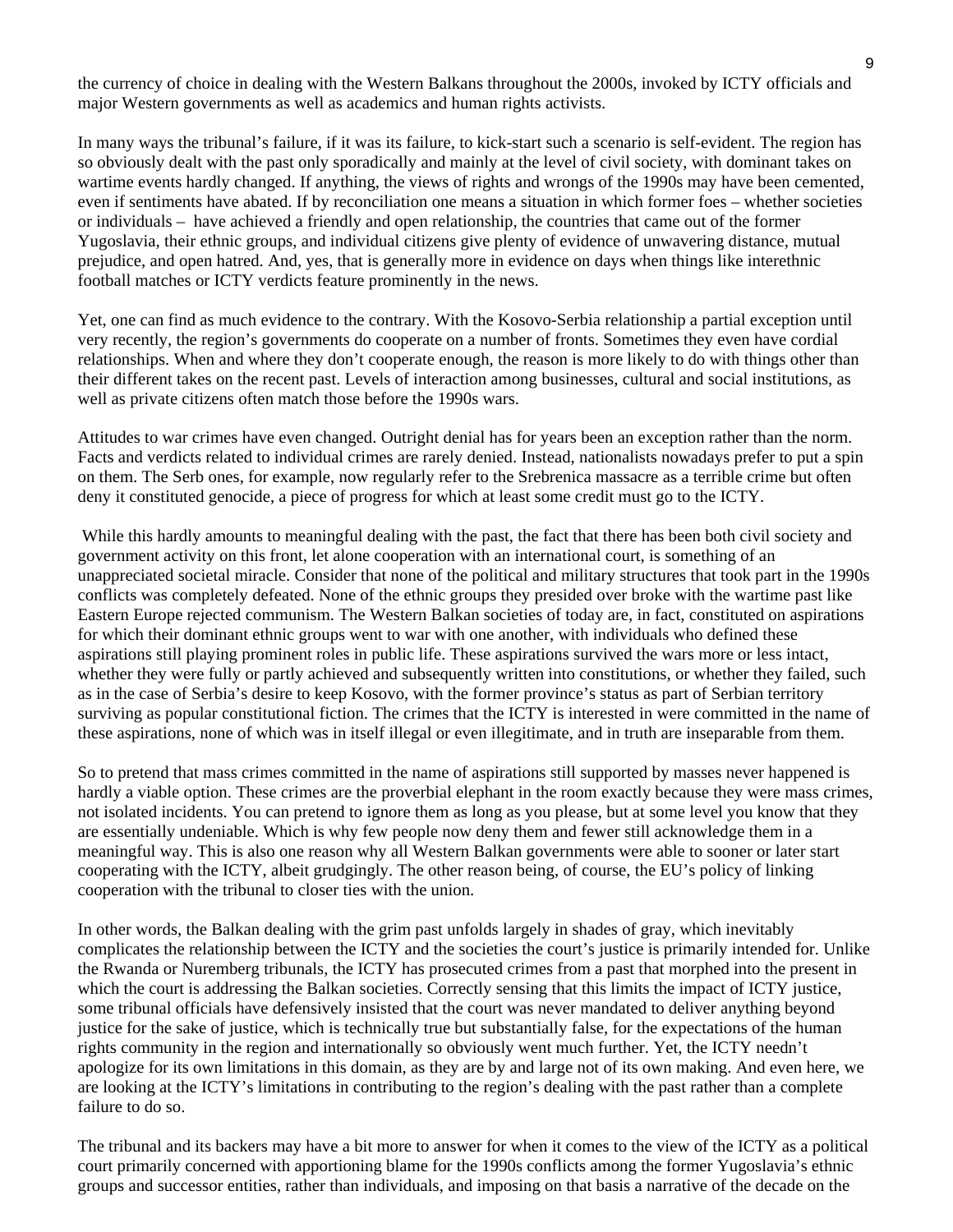region. This view of the tribunal is held by substantial sections of local political classes and populations and is obvious in the type of ICTY-related developments that manage to grab the region's attention. While the facts established in the courtroom typically receive only sporadic attention, individual arrests, convictions or acquittals of well-known suspects in particular have always been multiday prime-time topics revolving around a single question: whether they bolstered or weakened our version of the 1990s.

In a way, the view of the ICTY as a political court was inevitable given the nature of its dealing with the region. With no enforcement means of its own, the ICTY could get what it wanted only through political means. To an ordinary member of the public, the endless bargaining over suspect handovers or access to state archives between the tribunal's prosecutors and local governments, complete with full view arm-twisting by powerful governments, could not possibly look like activity aimed merely at achieving something as intangible as justice. Those sent to The Hague were widely portrayed as martyrs doing something dangerous for the common good. Government aircraft often carried them in both directions between The Hague and the region. What's more, governments often arranged and paid for their defense and provided for their families. This was all OK with the ICTY as long as suspects and evidence were delivered.

What should, for example, the Serb Joe Public think when, working closely with The Hague and after much undignified moaning, Serbia's prime minister arranges a series of surrenders greased with generous monetary incentives and other benefits for the families of the accused, or when a justice minister leads a government delegation that on the same day holds meetings with tribunal officials and then spends hours in the tribunal detention center with Serb suspects in an atmosphere that the media describe as cordial and jokey? Or what should an ordinary Croat make of the fact that the country's progress toward EU membership was halted for years because of the government's failure to hand over a single document the prosecutors wanted as evidence? Unless you are an enthusiastic believer in international justice well-versed in international affairs, you are highly unlikely to conclude that this whole Hague thing is about establishing individual criminal responsibility. You are, in fact, more likely to think that your government's wrangling with The Hague and its most powerful backers is a political game with national interests at stake and many frogs to be swallowed for the sake of those interests.

While it is certainly debatable to what extent it is the ICTY's own fault that it is seen as a political court by those who should see it as a court of justice, the result is that individual crimes established in its courtrooms are at best seen as own goals. They are regrettable and our own idiots were stupid to have committed them because clearly they weaken our case, but our case remains our case. This, of course, is preferable to outright denial, yet does little to help Balkan societies grasp the gravity of the crimes committed in their names, nor does it do much for the families of the victims.

The view of the ICTY as a political court also adds to the already skewed picture of the world and its own place in it that the region has developed in recent years. It is a picture of desolate passivity in which things are only ever demanded of or done to, never successfully initiated or carried out by, people from the Balkans. Incidentally, this image is almost the exact opposite of the self-portrait that the Yugoslavs painted during the Cold War, of a country that effortlessly played in the same league as the United States and the Soviet Union. While neither picture would pass a reality check, no points for guessing correctly which one puts you in a worse frame of mind when you need to deal with little matters such as rampant corruption, organized crime, institutional neglect, or recession.